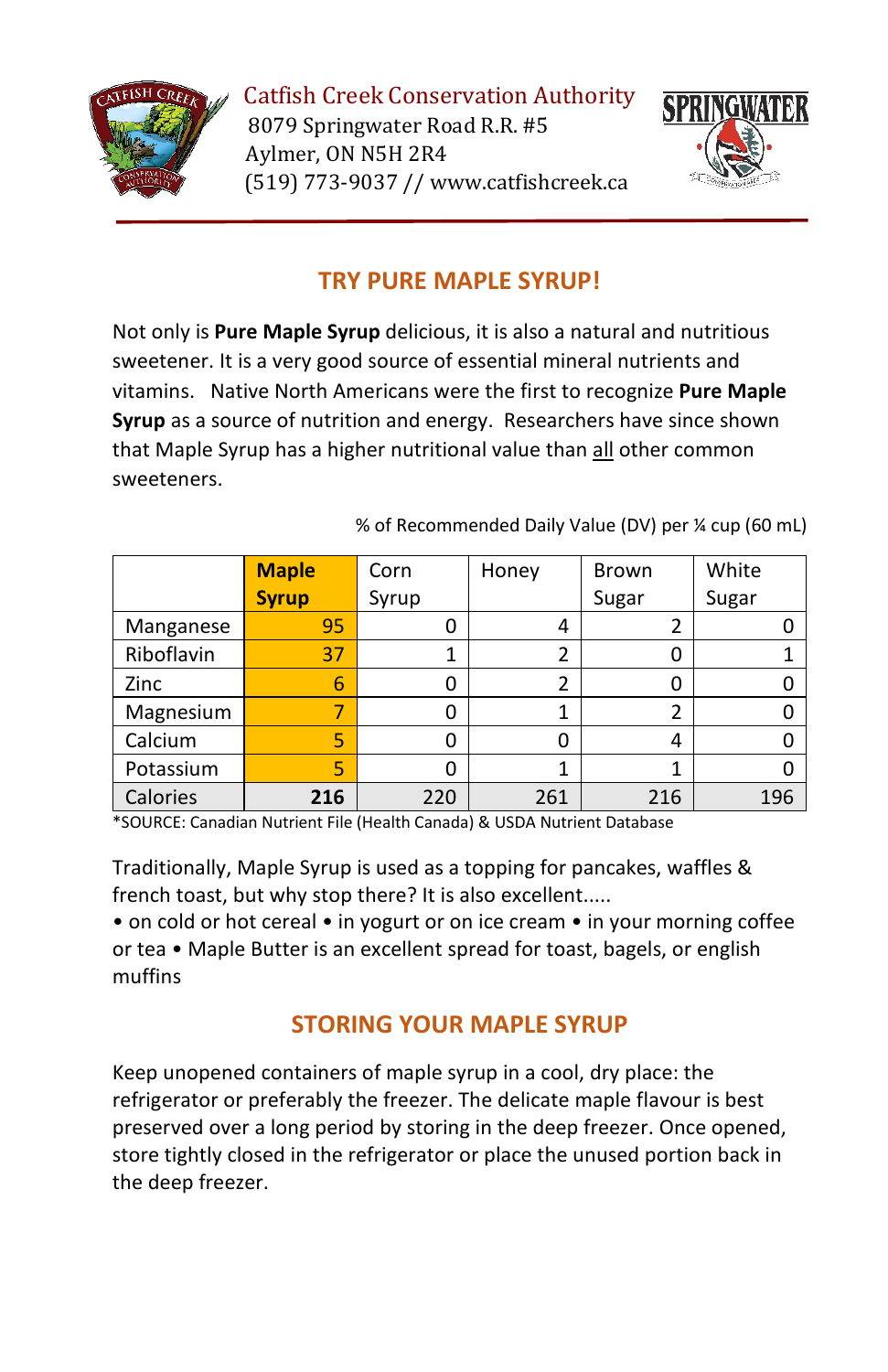# THE BUBBLEY MAPLE LEAF CHAMPAGNE COCKTAIL

Yield: 1 **Prep Time: 5 min** Prep Time: 5 min Total Time: 5 min



### INGREDIENTS

- 1-ounce Scotch whisky
- 1-ounce real Maple Syrup
- ½ ounce lime juice
- Ice
- 3-ounces sparkling wine (an inexpensive Prosecco works well here)

- 1. Measure the Scotch, Maple Syrup and lime juice into a cocktail shaker.
- 2. Add a good handful of ice, put the lid on the shaker and shake it up until everything is really really cold.
- 3. Strain the Scotch mixture into a champagne flute.
- 4. Top with the sparkling wine.
- 5. Celebrate!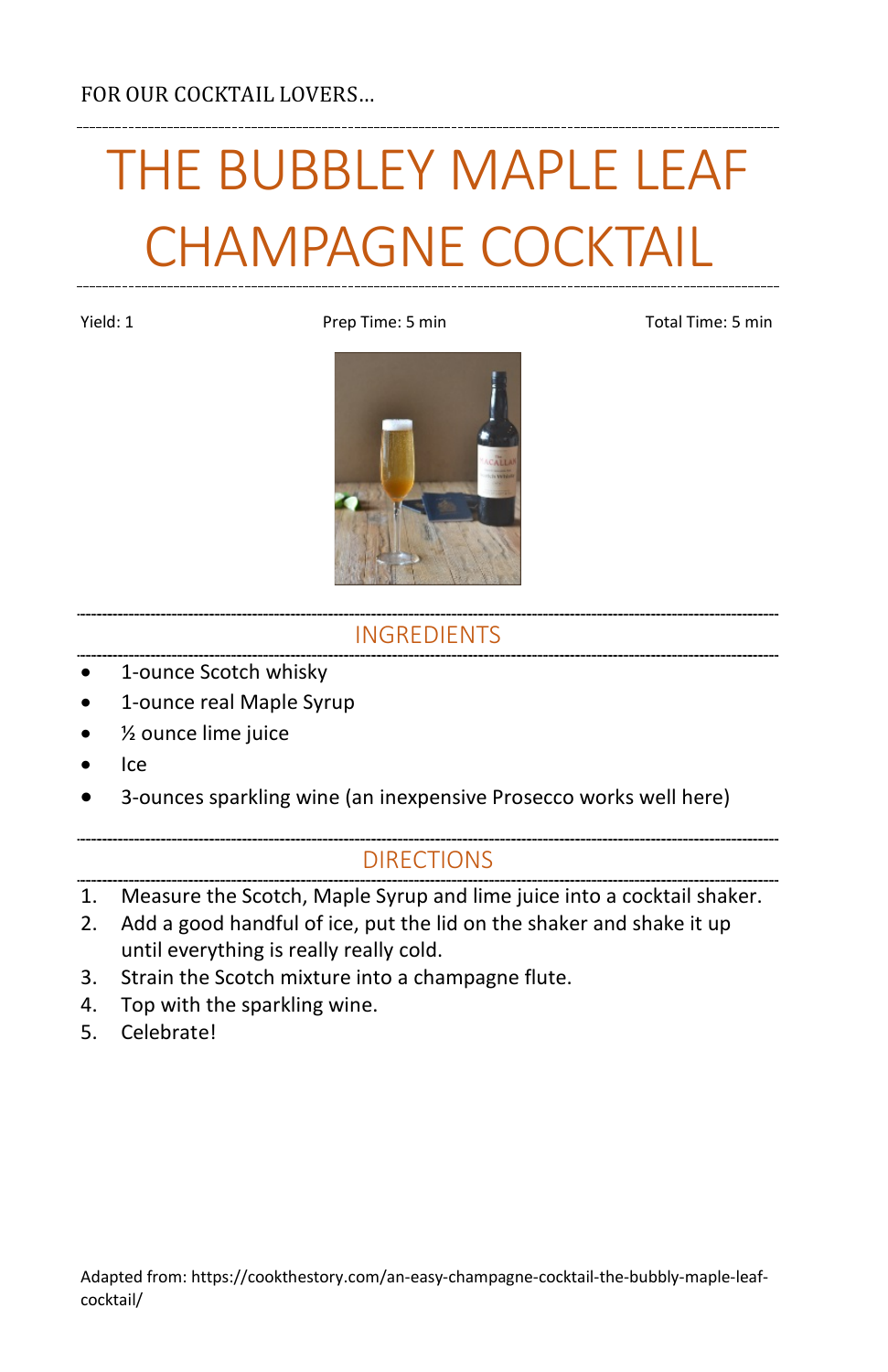# CRUNCHY MAPLE QUINOA **CEREAL**

Yield: 1 Prep Time: 10 min Total Time: 1 hr



### INGREDIENTS

- 1 <sup>1</sup>/<sub>2</sub> cups cooked quinoa
- 1 tablespoon chia seeds
- 2 tablespoons pure Maple Syrup
- ½ ¾ teaspoons cinnamon
- 1 teaspoon vanilla
- sea salt, to taste

- 1. In a small bowl mix everything together.
- 2. Pour onto a cookie sheet lined with parchment paper.
- 3. Break up into chunks with a spoon and flatten with a hand as if you were making flatbread.
- 4. Cook for 30 50 minutes at 325<sup>o</sup>F, being sure to check half way through and adjust cooking time if necessary.
- 5. Flip cereal around with a spatula for more even cooking. Cereal should be slightly golden brown when finished.
- 6. Remove from oven and cool.
- 7. Enjoy in a bowl with your favourite milk & toppings over top!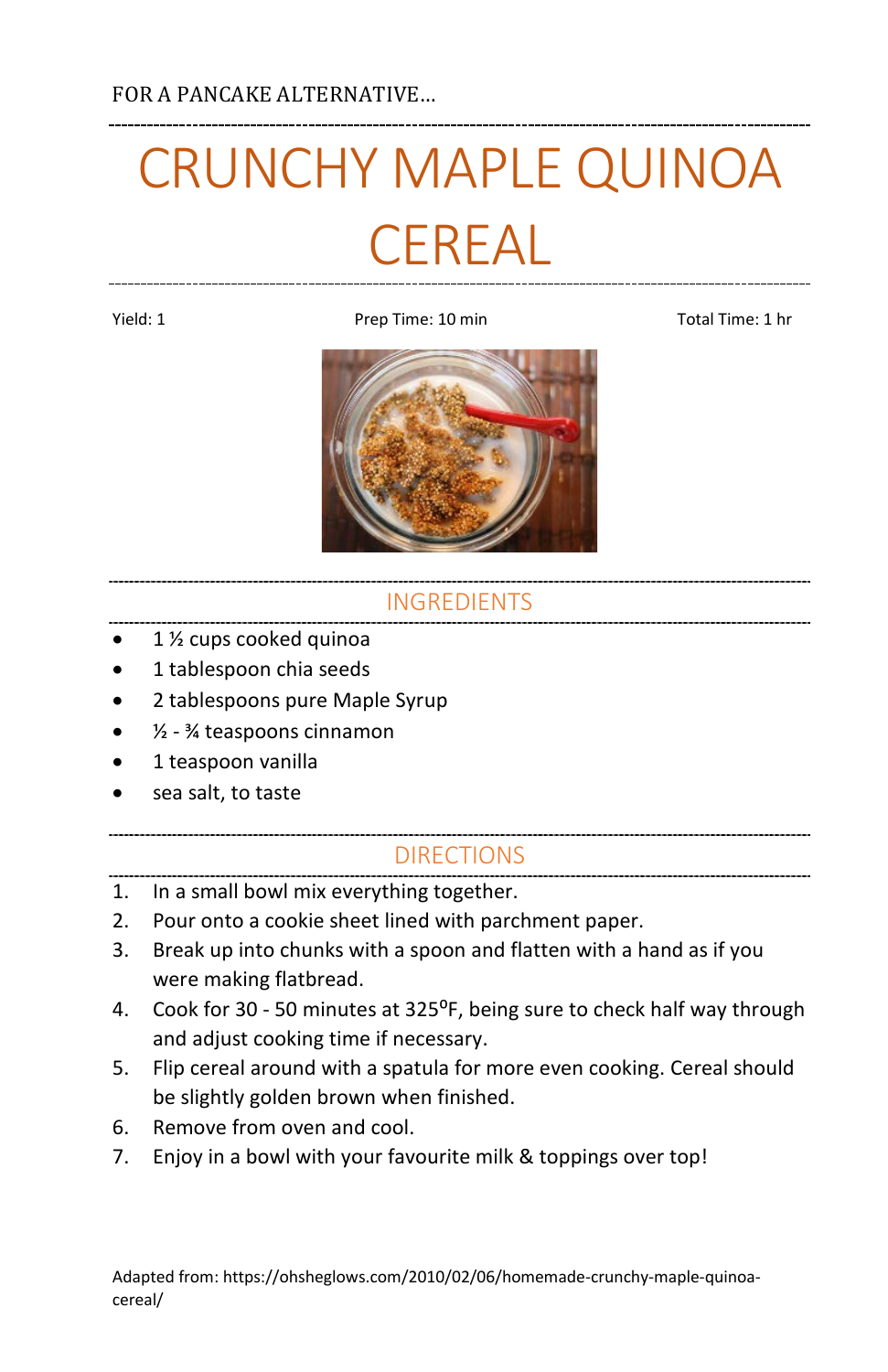# SPRINGWATER MAPLE PUDDING CAKE

|   | I |  |
|---|---|--|
| × |   |  |

Prep Time: 45 min Total Time: 1.5 hrs

### INGREDIENTS FOR CAKE

- 1 cup flour
- 1 1/2 teaspoons baking powder
- $\bullet$  % cup milk
- 1/<sub>2</sub> teaspoons salt
- 1/<sub>2</sub> cup white sugar
- 1 tablespoon shortening
- 1 egg beaten

### INGREDIENTS FOR SAUCE

- 1 ½ cups pure Maple Syrup
- <sup>3</sup>⁄4 cup water
- 2 teaspoons butter

### DIRECTIONS FOR SAUCE

Combine water and Maple Syrup in a saucepan, bring to a boil. Remove from heat and add butter.

### DIRECTIONS FOR CAKE

- 1. Blend together flour, baking powder and salt.
- 2. Cream sugar and shortening, add egg and mix well.
- 3. Add dry ingredients alternating with milk to the creamed mixture.
- 4. Beat until batter is smooth.
- 5. Spread batter in greased 8" square pan.
- 6. Prepare sauce & pour slowly over batter.
- 7. Sprinkle ½ cup coconut over top.
- 8. Bake at 350°F for 25 min.
- 9. Serve warm with whipped cream or ice cream.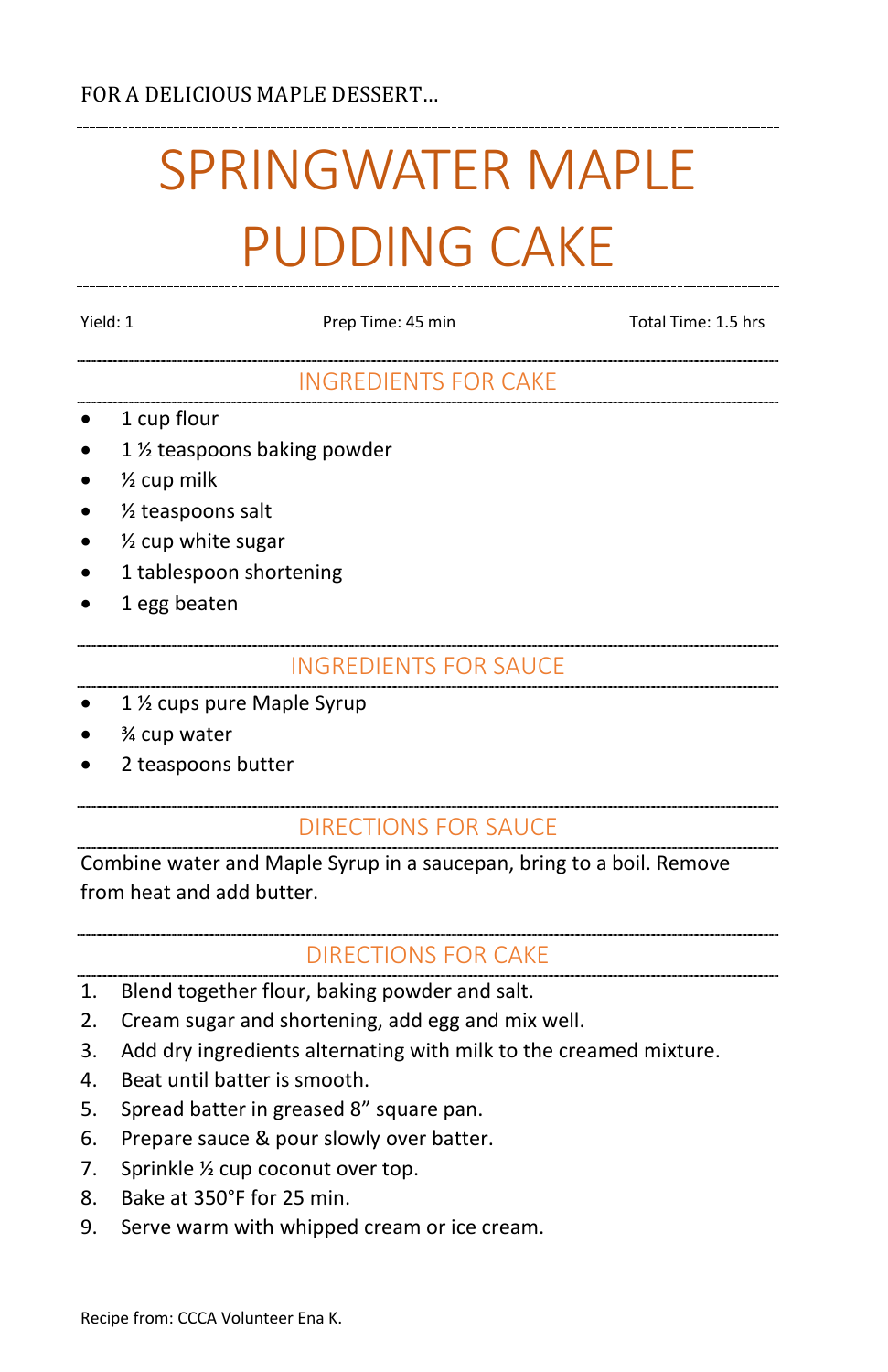### FOR A TASTY MAPLE DINNER…

### MAPLE GLAZE

Yield: <sup>y</sup><sub>cup</sub> Prep Time: 10 min Total Time: 6 hrs+

### INGREDIENTS

- ¼ cup pure Maple Syrup
- 2 3 tablespoons Dijon mustard
- 2 garlic cloves, minced
- 1 tablespoon balsamic vinegar
- 1 teaspoon salt, or to taste
- ½ teaspoon black pepper, or to taste

### DIRECTIONS

### 1. Whisk ingredients together

- 2. Cover salmon, halibut or ham steaks with glaze (reserving some for serving).
- 3. Refrigerate for 1 6 hours.
- 4. Bake, fry or barbecue as usual.
- 5. Brush remaining glaze on before serving.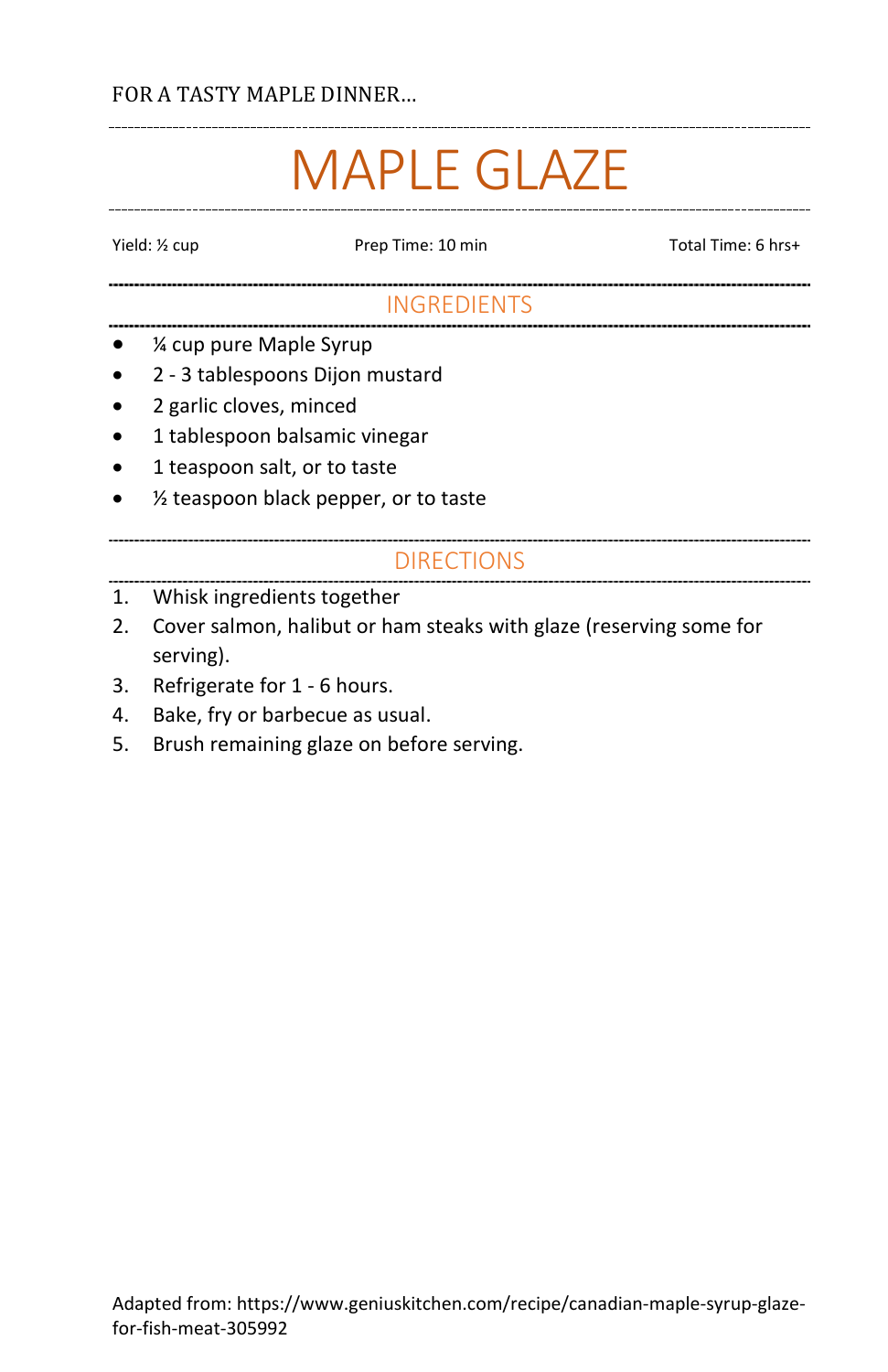# MAPLE SPICED CANDIED **NUTS**

Yield: 8 cups Time: 15 min Total Time: 45 min



### INGREDIENTS

- 8 cups (2 pounds) mixed raw nuts
- ¾ cup pure Maple Syrup
- 3 teaspoons kosher salt
- 1 teaspoon cayenne pepper (cut down to  $\frac{1}{2}$  if you aren't a spice fan)
- 2 teaspoon ground cinnamon

- 1. Stir nuts together in a large bowl. Set aside.
- 2. In a small bowl stir together remaining ingredients.
- 3. Pour over nuts and stir to coat evenly.
- 4. Divide nut mixture between two parchment lined baking sheets.
- 5. Bake at 300ºF for 10 minutes. Stir.
- 6. Bake an additional 10 minutes, or until nuts are toasted and coating is sticky.
- 7. Let cool 5 minutes, or until coating is dry to the touch.
- 8. Serve while warm or allow to cool completely and store in a sealed container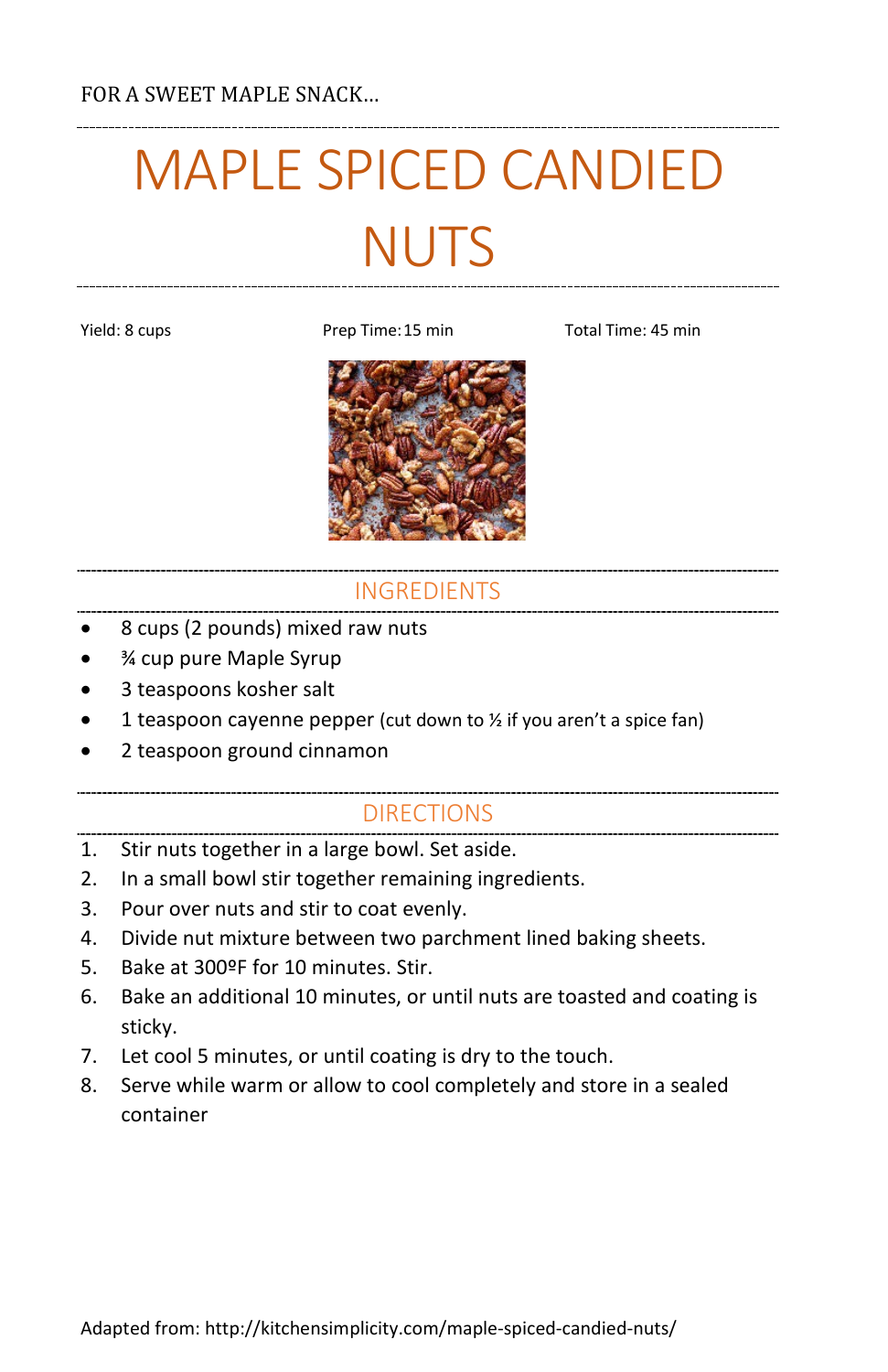## MAPLE VINAIGRETTE

Yield: 1 **Prep Time: 5 min** Prep Time: 5 min Total Time: 5 min



### INGREDIENTS

- ¼ cup extra-virgin olive oil
- ¼ cup pure Maple Syrup
- 2 tablespoon apple cider vinegar
- 1 teaspoon finely grated lemon zest
- 2 tablespoons freshly squeezed lemon juice
- 1/<sub>2</sub> teaspoon kosher salt, or to taste
- ¼ teaspoon black pepper, or to taste

- 1. Whisk together olive oil, maple syrup, cider vinegar, lemon zest, and lemon juice.
- 2. Season dressing with salt and pepper.
- 3. Whisk until the dressing is well blended.
- 4. Serve immediately, or refrigerated, in an airtight container, up to 3 days.